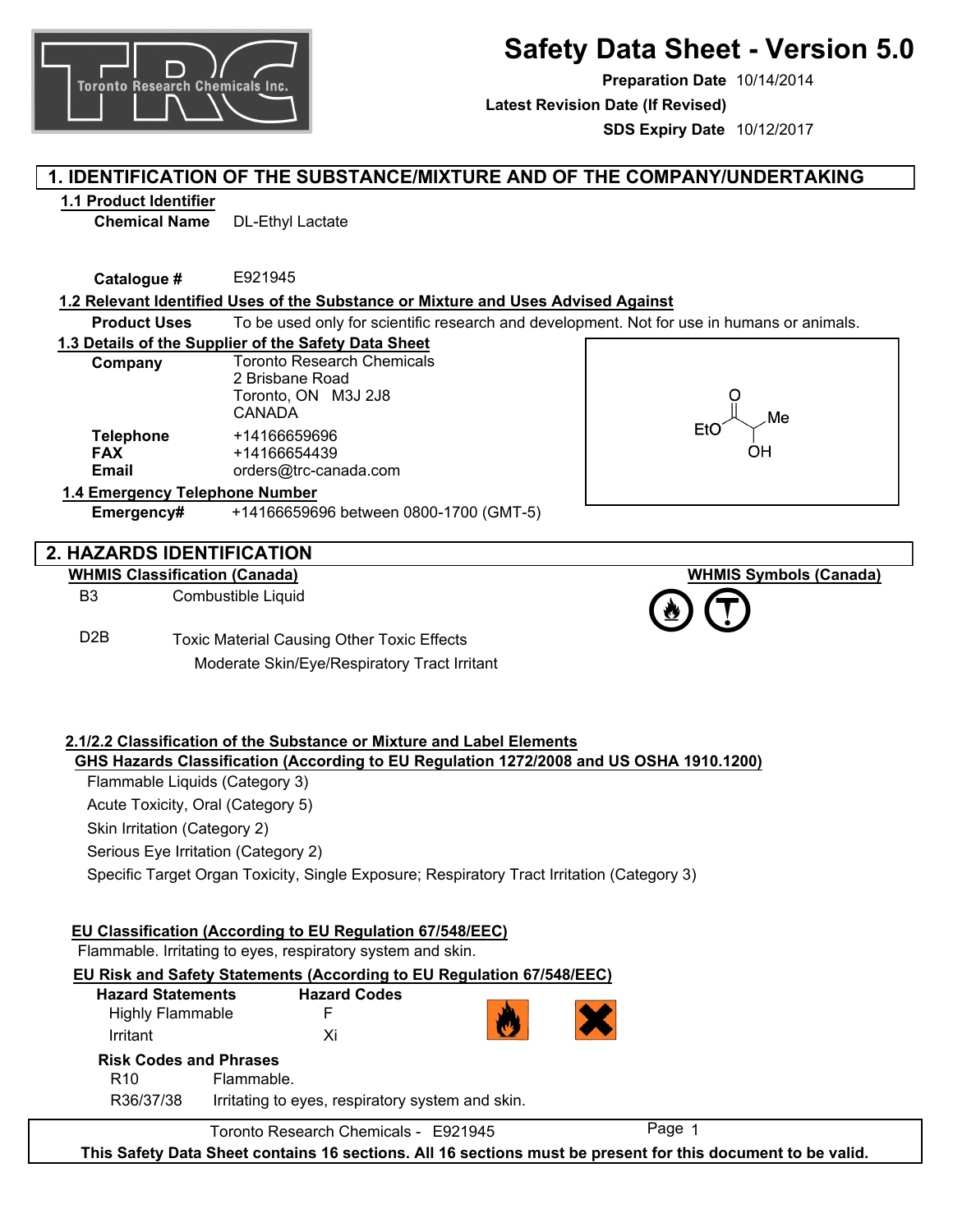### **Safety Precaution Codes and Phrases**

- S16 Keep away from sources of ignition - No smoking.
- S23 Do not breathe spray.
- S45 In case of accident or if you feel unwell, seek medical advice immediately (show label where possible).
- S36/37/39 Wear suitable protective clothing, gloves and eye/face protection.

### **GHS Hazards Identification (According to EU Regulation 1272/2008 and US OSHA 1910.1200)**

### **Signal Word** Warning

### **GHS Hazard Statements**

| H226 | Flammable liquid and vapour.      |
|------|-----------------------------------|
| H303 | May be harmful if swallowed.      |
| H315 | Causes skin irritation.           |
| H319 | Causes serious eye irritation.    |
| H335 | May cause respiratory irritation. |

### **GHS Precautionary Statements**

| P210           | Keep away from heat/sparks/open flames/hot surfaces. - No smoking.                                                                  |
|----------------|-------------------------------------------------------------------------------------------------------------------------------------|
| P261           | Avoid breathing dust/fume/gas/mist/vapours/spray.                                                                                   |
| P280           | Wear protective gloves/protective clothing/eye protection/face protection.                                                          |
| P303/P361/P353 | IF ON SKIN (or hair): Remove/Take off immediately all contaminated clothing. Rinse skin<br>with water/shower.                       |
| P305/P351/P338 | IF IN EYES: Rinse cautiously with water for several minutes. Remove contact lenses, if<br>present and easy to do. Continue rinsing. |

### **2.3 Unclassified Hazards/Hazards Not Otherwise Classified**

No data available

# **3. COMPOSITION/INFORMATION ON INGREDIENTS**

**3.1 Substances**

**Molecular Formula:**  $C_5H_{10}O_3$ 

**CAS Registry #: 97-64-3** 

Molecular Weight: 118.13 EC#: 202-598-0

### **Synonyms**

Lactic Acid Ethyl Ester; (±)-Ethyl 2-Hydroxypropionate; (±)-Ethyl Lactate; (±)-Lactic Acid Ethyl Ester; 2- Hydroxypropanoic Acid Ethyl Ester; Actylol; Acytol; Ethyl 2-Hydroxypropanoate; Ethyl 2-Hydroxypropionate; Ethyl Lactate; Ethyl rac-Lactate; Ethyl α-Hydroxypropionate; NSC 8850; PBR 40; Purasolv EL; Purasolv ELS; Solactol; Vertec ELS; VertecBio EL; dl-Lactic Acid Ethyl Ester

### **3.2 Mixtures**

Not a mixture

# **4. FIRST AID MEASURES**

# **4.1 Description of First Aid Measures**

# **General Advice**

If medical attention is required, show this safety data sheet to the doctor.

# **If Inhaled**

If inhaled, move casualty to fresh air. If not breathing, give artificial respiration and consult a physician.

# **In Case of Skin Contact**

Wash affected area with soap and water. Consult a physician if any exposure symptoms are observed.

# **In Case of Eye Contact**

Immediately rinse eyes with plenty of water for at least 15 minutes. Consult a physician.

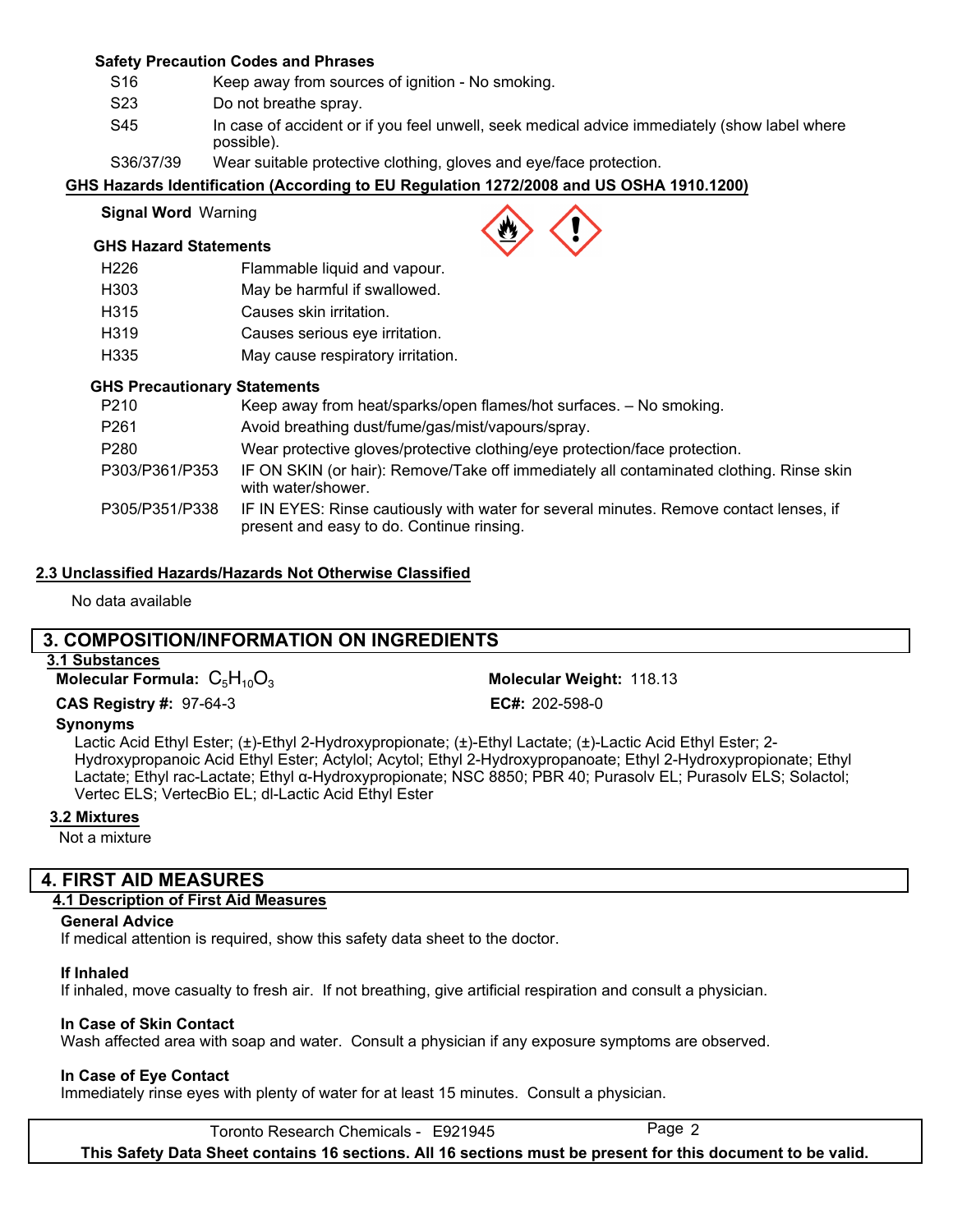### **If Swallowed**

Never give anything by mouth to an unconscious person. Rinse mouth with water. Do NOT induce vomiting unless advised to do so by a physician or Poison Control Center. Seek medical attention.

### **4.2 Most Important Symptoms and Effects, Both Acute and Delayed**

zlungs, thorax, or respiration: dyspnea.

### **4.3 Indication of any Immediate Medical Attention and Special Treatment Needed**

No data available

### **5. FIREFIGHTING MEASURES**

### **5.1 Extinguishing Media**

### **Suitable Extinguishing Media**

Use water spray, alcohol-resistant foam, dry chemical or carbon dioxide.

### **5.2 Special Hazards Arising from the Substance or Mixture**

Carbon oxides

### **5.3 Advice for Firefighters**

Wear self contained breathing apparatus for fire fighting if necessary.

### **5.4 Further Information**

No data available

# **6. ACCIDENTAL RELEASE MEASURES**

### **6.1 Personal Precautions, Protective Equipment and Emergency Procedures**

Use recommended personal protective equipment (see Section 8). Adequate ventilation must be provided to ensure vapours or mists are not inhaled. Vapours are heavier than air and may accumulate in low areas. All sources of ignition, including sources of static discharge, must be removed from area.

### **6.2 Environmental Precautions**

Material should not be allowed to enter the environment. Prevent further spillage or discharge into drains, if safe to do so.

### **6.3 Methods and Materials for Containment and Cleaning Up**

Contain the spill and then collect using non-combustible absorbent material (such as clay, diatomaceous earth, vermiculite or other appropriate material). Place material in a suitable, sealable container and then dispose according to local/national regulations and guidance (see Section 13).

### **6.4 Reference to Other Sections**

For protective equipment, refer to Section 8. For disposal, see Section 13.

# **7. HANDLING AND STORAGE**

### **7.1 Precautions for Safe Handling**

 Avoid contact with skin and eyes. Ventilation and proper handling are to be used to prevent the formation of vapours and mists. Remove all sources of ignition and take precautionary measures to prevent the buildup of electrostatic discharge (ground and bond containers as appropriate). No smoking, eating or drinking around this material. Wash hands after use.

### **7.2 Conditions for Safe Storage, Including any Incompatibilities**

 Ensure container is kept securely closed before and after use. Keep in a well ventilated area and do not store with strong oxidizers or other incompatible materials (see Section 10).

### Storage conditions: No Data Available

### **7.3 Specific End Uses**

For scientific research and development only. Not for use in humans or animals.

# **8. EXPOSURE CONTROLS/PERSONAL PROTECTION**

### **8.1 Control Parameters**

Contains no components with established occupational exposure limits.

### **8.2 Exposure Controls**

### **Appropriate Engineering Controls**

A laboratory fumehood or other appropriate form of local exhaust ventilation should be used to avoid exposure.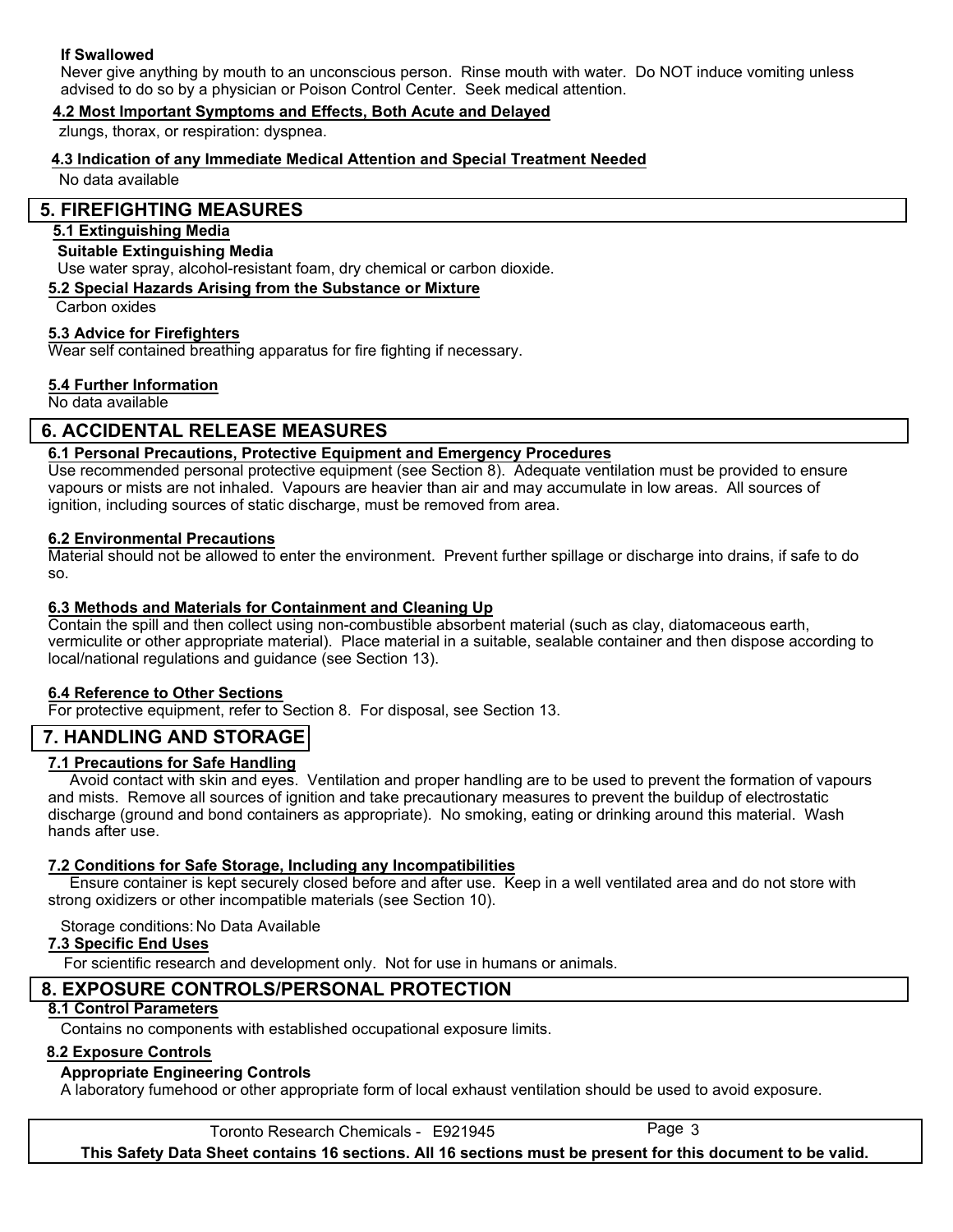### **Personal Protective Equipment**

All recommendations below are advisory in nature and a risk assessment should be performed by the employer/end user prior to use of this product. The type of protective equipment must be selected based on the amount and concentration of the dangerous material being used in the workplace.

### **Eye/Face Protection**

Safety glasses or safety goggles. All equipment should have been tested and approved under appropriate standards, such as NIOSH (US), CSA (Canada), or EN 166 (EU).

### **Skin Protection**

Gloves should be used when handling this material. Gloves are to be inspected prior to use. Contaminated gloves are to be removed using proper glove removal technique so that the outer surface of the glove does not contact bare skin. Dispose of contaminated gloves after use in compliance with good laboratory practices and local requirements.

Gloves used for incidental exposures (splash protection) should be designated as "low chemical resistant" or "waterproof" by EU standard EN 374. Unrated gloves are not recommended. Suggested gloves: AnsellPro nitrile gloves style 92-500 or 92-600, 5 mil thickness. Penetration time has not been determined.

Gloves used for prolonged direct exposure (immersion) should be designated "chemical resistant" as per EN 734 with the resistance codes corresponding to the anticipated use of the material. Suggested gloves: AnsellPro Viton/Butyl gloves style 38-612, 4/8 mil thickness. Penetration time has not been determined.

These recommendations may not apply if the material is mixed with any other chemical, or dissolved into a solution. A risk assessment must be performed to ensure the gloves will still offer acceptable protection.

### **Body Protection**

Fire resistant (Nomex) lab coat or coveralls.

### **Respiratory Protection**

Recommended respirators are NIOSH-approved OV/Multi-Gas/P95 or CEN-approved ABEK-P2 respirators. These are to be only used as a backup to local exhaust ventilation or other engineering controls. If the respirator is the only means of protection, a full-face supplied air respirator must be used.

| <b>9. PHYSICAL AND CHEMICAL PROPERTIES</b>                |                                              |  |  |  |
|-----------------------------------------------------------|----------------------------------------------|--|--|--|
| 9.1 Information on Basic Physical and Chemical Properties |                                              |  |  |  |
| A) Appearance                                             | B) Odour                                     |  |  |  |
| No Data Available                                         | No data available                            |  |  |  |
| C) Odour Threshold                                        | D) pH                                        |  |  |  |
| No data available                                         | No data available                            |  |  |  |
| E) Melting Point/Freezing Point                           | F) Initial Boiling Point/Boiling Range       |  |  |  |
| No Data Available                                         | No data available                            |  |  |  |
| G) Flash point                                            | H) Evaporation Rate                          |  |  |  |
| No data available                                         | No data available                            |  |  |  |
| I) Flammability (Solid/Gas)                               | J) Upper/Lower Flammability/Explosive Limits |  |  |  |
| No data available                                         | No data available                            |  |  |  |
| K) Vapour Pressure                                        | L) Vapour Density                            |  |  |  |
| No data available                                         | No data available                            |  |  |  |
| <b>M) Relative Density</b>                                | N) Solubility                                |  |  |  |
| No data available                                         | No Data Available                            |  |  |  |
| O) Partition Coefficient: n-octanol/water                 | P) Auto-Ignition Temperature                 |  |  |  |
| No data available                                         | No data available                            |  |  |  |
| Q) Decomposition Temperature                              | R) Viscosity                                 |  |  |  |
| No data available                                         | No data available                            |  |  |  |
| <b>S) Explosive Properties</b>                            | <b>T) Oxidizing Properties</b>               |  |  |  |
| No data available                                         | No data available                            |  |  |  |
| 9.2 Other Information                                     |                                              |  |  |  |
|                                                           |                                              |  |  |  |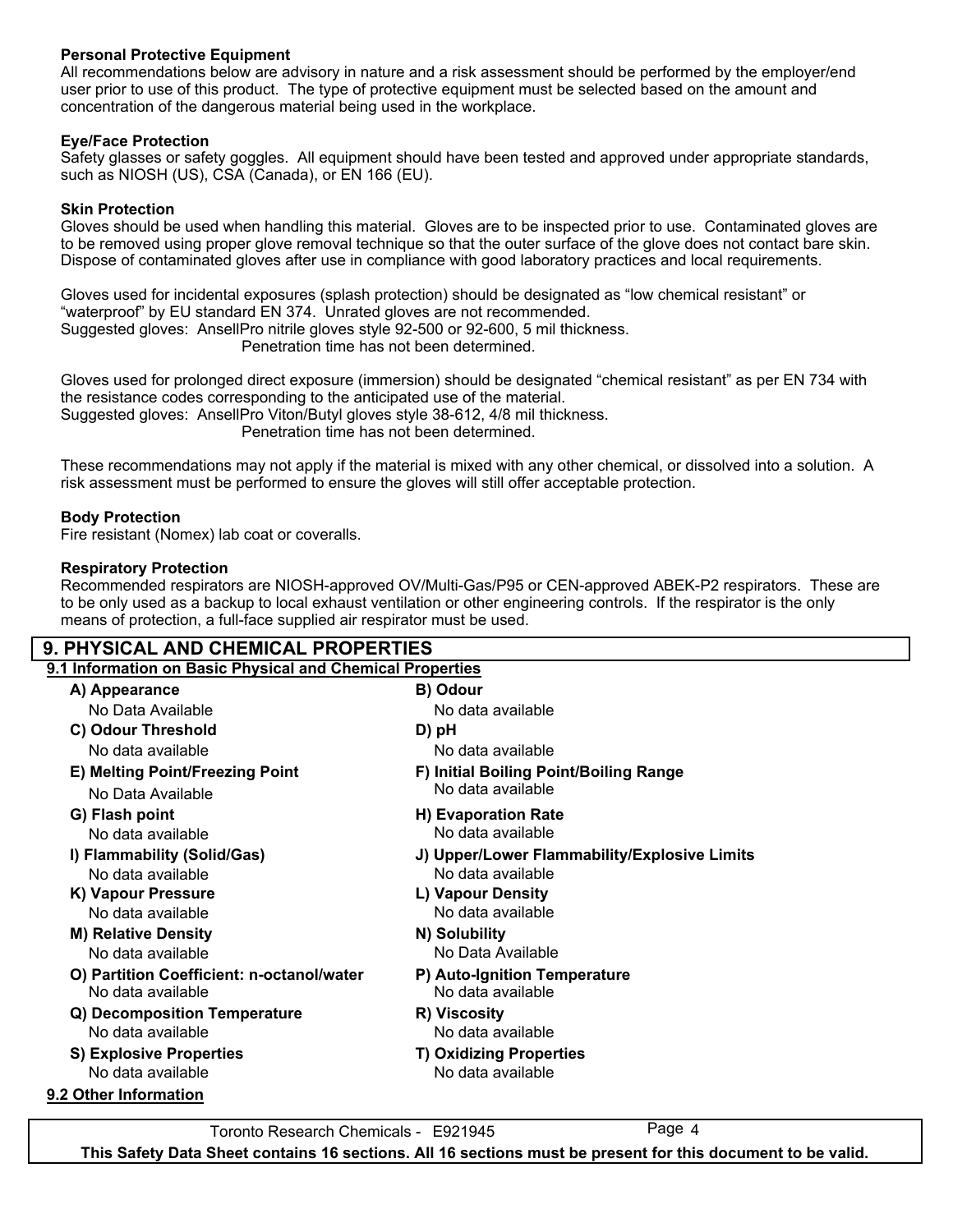# **10. STABILITY AND REACTIVITY**

### **10.1 Reactivity**

No data available

### **10.2 Chemical Stability**

Stable under recommended storage conditions.

### **10.3 Possibility of Hazardous Reactions**

No data available

### **10.4 Conditions to Avoid**

Heat, flames, sparks.

### **10.5 Incompatible Materials**

Strong oxidizing agents.

### **10.6 Hazardous Decomposition Products**

No data available

### **11. TOXICOLOGICAL INFORMATION**

### **11.1 Information on Toxicological Effects**

### **A) Acute Toxicity**

LD50 (oral - mouse) 2500 mg/kg LD50 (dermal - rabbit) > 5000 mg/kg

### **B) Skin Corrosion/Irritation**

Moderate skin irritant.

### **C) Serious Eye Damage/Irritation**

Moderate eye irritant.

### **D) Respiratory or Skin Sensitization**

No data available

### **E) Germ Cell Mutagenicity**

No data available

### **F) Carcinogenicity**

No data available

### **G) Reproductive Toxicity/Teratogenicity**

### No data available

### **H) Single Target Organ Toxicity - Single Exposure**

Moderate respiratory tract irritation.

### **I) Single Target Organ Toxicity - Repeated Exposure**

No data available

### **J) Aspiration Hazard**

No data available

### **K) Potential Health Effects and Routes of Exposure**

### **Inhalation**

May be harmful if inhaled. Causes respiratory tract irritation.

### **Ingestion**

May be harmful if swallowed.

### **Skin**

May be harmful if absorbed through skin. Causes skin irritation.

### **Eyes**

Causes severe eye irriation.

### **L) Signs and Symptoms of Exposure**

zlungs, thorax, or respiration: dyspnea.

To the best of our knowledge, the chemical, physical, and toxicological properties of this material have not been thoroughly investigated.

### **M) Additional Information**

RTECS:OD5075000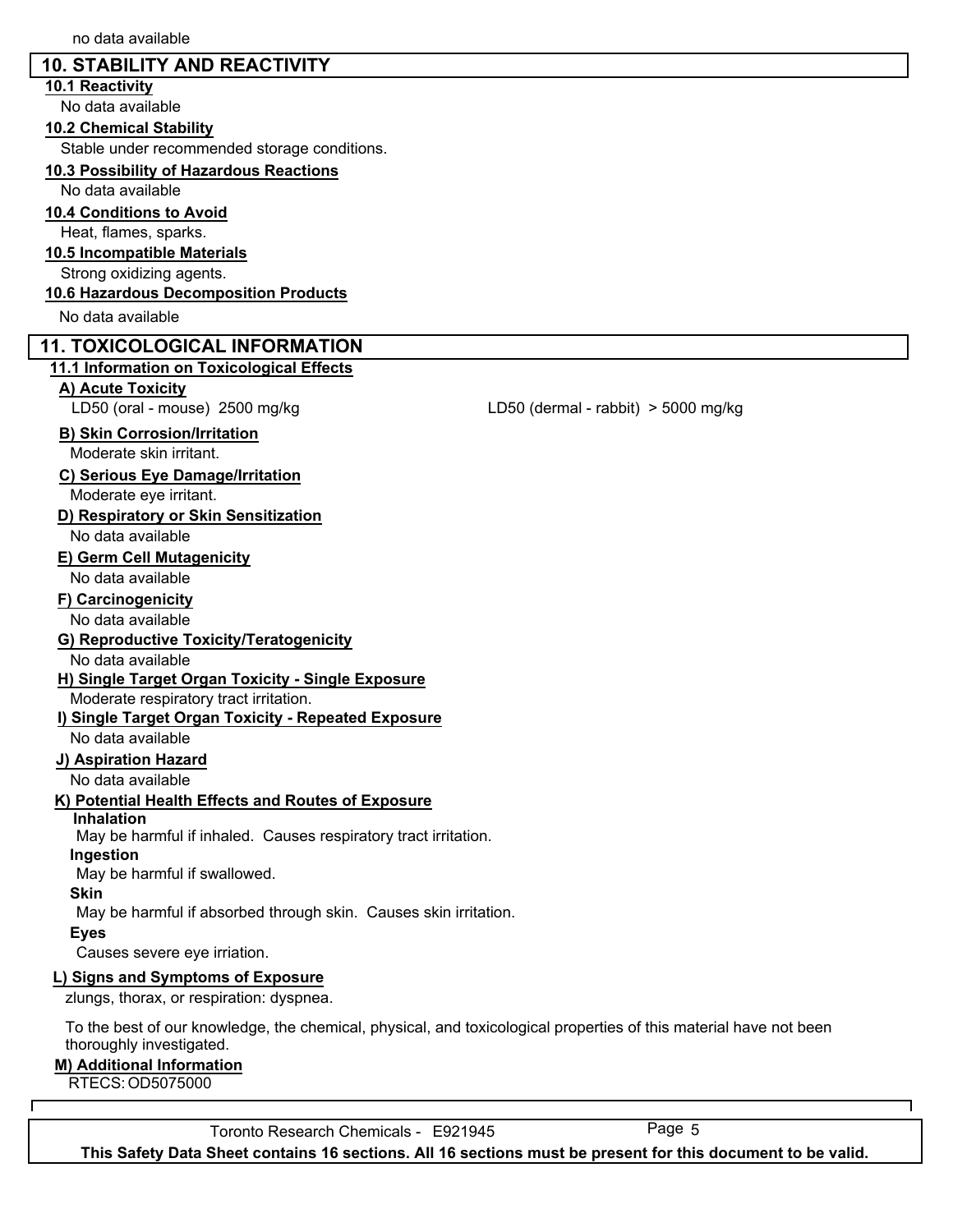# **12. ECOLOGICAL INFORMATION**

### **12.1 Toxicity**

No data available

**12.2 Persistance and Degradability**

No data available

### **12.3 Bioaccumulative Potential**

No data available

### **12.4 Mobility in Soil**

No data available

### **12.5 Results of PBT and vPvB Assessment**

No data available

### **12.6 Other Adverse Effects**

No data available

### **13. DISPOSAL CONSIDERATIONS**

### **13.1 Waste Treatment Methods**

### **A) Product**

Product may be burned in an incinerator equipped with afterburner and scrubber. Excess and expired materials are to be offered to a licensed hazardous material disposal company. Ensure that all Federal and Local regulations regarding the disposal and destruction of this material are followed.

### **B) Contaminated Packaging**

### Dispose of as above.

### **C) Other Considerations**

Product is not to be disposed of in sanitary sewers, storm sewers, or landfills.

| <b>14. TRANSPORT INFORMATION</b>         |                   |                   |               |  |  |  |
|------------------------------------------|-------------------|-------------------|---------------|--|--|--|
| 14.1 UN Number                           |                   |                   |               |  |  |  |
| DOT (US): 1192                           | <b>IATA: 1192</b> | <b>IMDG: 1192</b> | ADR/RID: 1192 |  |  |  |
| 14.2 UN Proper Shipping Name             |                   |                   |               |  |  |  |
| DOT (US)/IATA:                           |                   |                   |               |  |  |  |
| Ethyl lactate                            |                   |                   |               |  |  |  |
| IMDG/ARD/RID:                            |                   |                   |               |  |  |  |
| ETHYL LACTATE                            |                   |                   |               |  |  |  |
| 14.3 Transport Hazard Class(es)          |                   |                   |               |  |  |  |
| DOT $(US): 3$                            | IATA: 3           | IMDG:3            | ADR/RID: 3    |  |  |  |
| <b>14.4 Packing Group</b>                |                   |                   |               |  |  |  |
| DOT (US): III                            | IATA: III         | IMDG: III         | ADR/RID: III  |  |  |  |
| <b>14.5 Environmental Hazards</b>        |                   |                   |               |  |  |  |
| DOT (US): None                           | <b>IATA: None</b> | IMDG: None        | ADR/RID: None |  |  |  |
| <b>14.6 Special Precautions for User</b> |                   |                   |               |  |  |  |
| None                                     |                   |                   |               |  |  |  |

### **15. REGULATORY INFORMATION**

This safety data sheet complies with the requirements of WHMIS (Canada), OSHA 1910.1200 (US), and EU Regulation EC No. 1907/2006 (European Union).

### **15.1 Safety, Health and Environmental Regulations/Legislation Specific for the Substance or Mixture A) Canada**

**DSL/NDSL Status:** This product or a component of this product is registered on the Canadian DSL/NDSL.

### **B) United States**

**TSCA Status:** This product or a component is listed on the US EPA TSCA.

### **C) European Union**

**ECHA Status:** This product is not registered with the EU ECHA.

### **15.2 Chemical Safety Assessment**

No data available

### **16. OTHER INFORMATION**

### **16.1 Revision History**

Original Publication Date: 10/14/2014